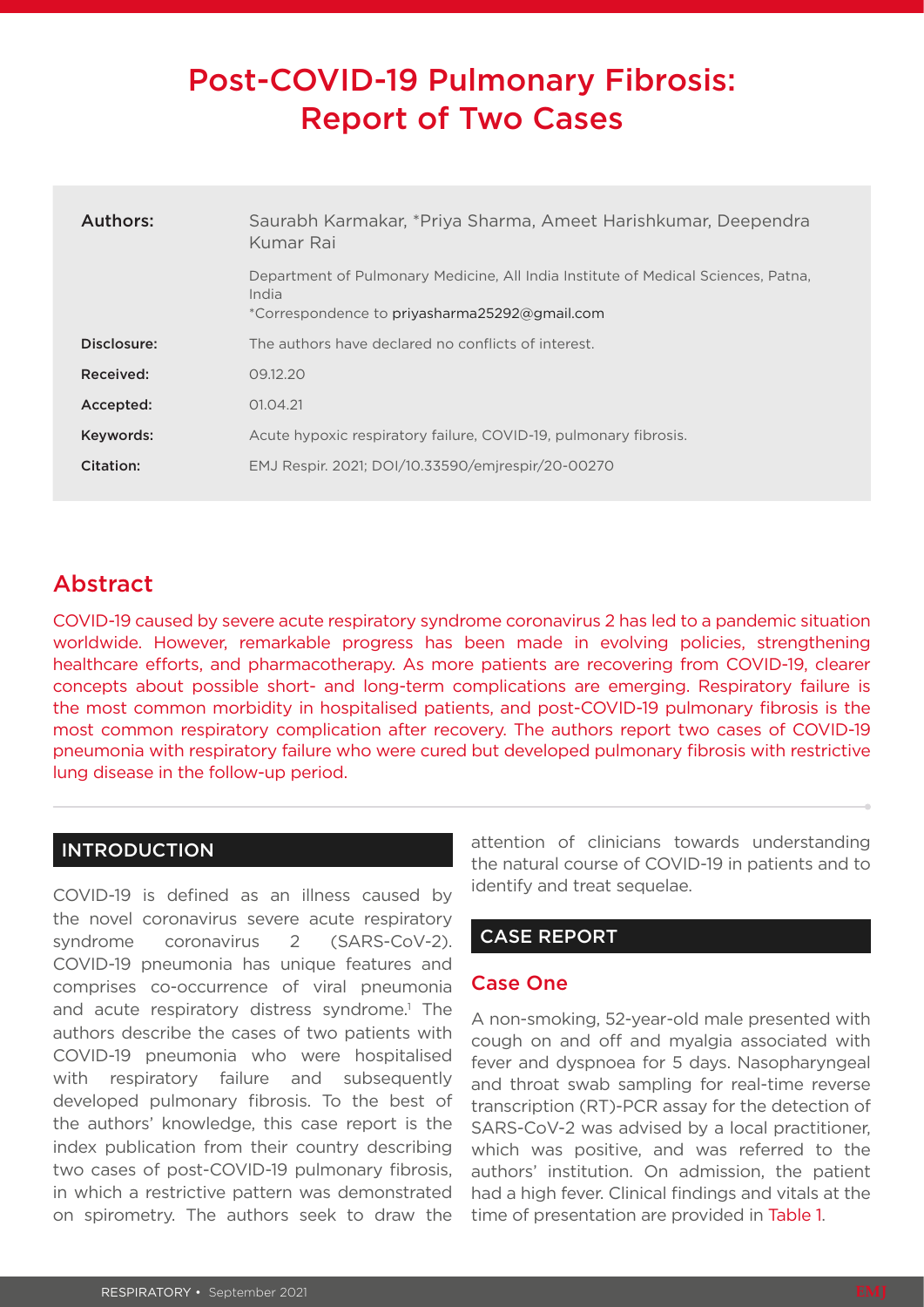Table 1: Clinical and laboratory parameters of both cases.

|                                                          | <b>Case One</b>                                                                 | Case Two                                                                                            |  |
|----------------------------------------------------------|---------------------------------------------------------------------------------|-----------------------------------------------------------------------------------------------------|--|
| Oxygen saturation in room air at time<br>of presentation | 91%                                                                             | 93%                                                                                                 |  |
| Auscultatory findings                                    | Fine crepitation in bilateral infra-<br>scapular and infra-axillary lung fields | Fine crepitation in right scapular,<br>bilateral infra-scapular, and infra-<br>axillary lung fields |  |
| Inflammatory markers                                     |                                                                                 |                                                                                                     |  |
| ESR (0-30 mm/hr)                                         | 65                                                                              | 52                                                                                                  |  |
| CRP (0-5 mg/L)                                           | 195                                                                             | 131                                                                                                 |  |
| Ferritin (22-322 ng/mL)                                  | 1,366                                                                           | 721                                                                                                 |  |
| LDH (230-460 U/L)                                        | 1,903                                                                           | 1,408                                                                                               |  |
| D-dimer (<0.2 mg/L)                                      | >20.00                                                                          | 2.79                                                                                                |  |
| Procalcitonin (<0.50 ng/mL)                              | 0.15                                                                            | 0.05                                                                                                |  |

CRP: C-reactive protein; ESR: erythrocyte sedimentation rate; LDH: lactate dehydrogenase.

All routine blood investigations and inflammatory markers were performed and repeated as per clinical requirements (Table 1). Bedside chest X-ray revealed peripheral haziness.

The patient was started on moist  $O<sub>2</sub>$  along with intravenous injection of 6 mg dexamethasone, twice daily subcutaneous injection of 60 mg enoxaparin, and injection of 200 mg remdesivir on the initial day, followed by 100 mg administered intravenously for 5 days. On Day 12, his oxygen saturation (SpO<sub>2</sub>) dropped to 85% on 15 L/min supplied via a non-rebreathing mask. Consequently, he was started on non-invasive ventilation using a mechanical ventilator with 100% fraction of inspired oxygen. The patient was also treated with intravenous injection of 1 mg/kg body weight methylprednisolone in two divided doses. Intravenous injection of 8 mg/kg body weight tocilizumab was administered on Day 14, as per institutional protocol. He was on non-invasive ventilation intermittently until Day 21, followed by a gradual decrease in fraction of inspired oxygen, and was later changed to non-rebreathing mask support. CT pulmonary angiography with high-resolution CT (HRCT) thorax on Day 25 revealed multiple confluent areas of consolidation and ground-glass opacities (GGO) with posterobasal predominance and peribronchial distribution. Traction bronchiectasis with no evidence of pulmonary embolism was also visible (Figure 1A). His O<sub>2</sub> requirement gradually reduced. Repeat nasopharyngeal and throat swab testing by RT-PCR assay for SARS-CoV-2 was performed after 3 weeks and was negative. A screening HRCT thorax after 6 weeks of admission showed multiple patchy areas of perilobular and subpleural consolidation and GGOs with interstitial thickening and fibrotic changes, including traction bronchiectasis and subpleural bands (Figure 1B). Spirometry using the EasyOne® spirometer (NDD Medizintechnik AG, Zurich, Switzerland) was performed after 6 weeks of onset of illness, revealing moderate restriction. He was discharged on long-term oxygen therapy, a course of oral steroids (prednisolone 10 mg once daily) and antifibrotics (pirfenidone 600 mg three times daily), and called for review at a future date.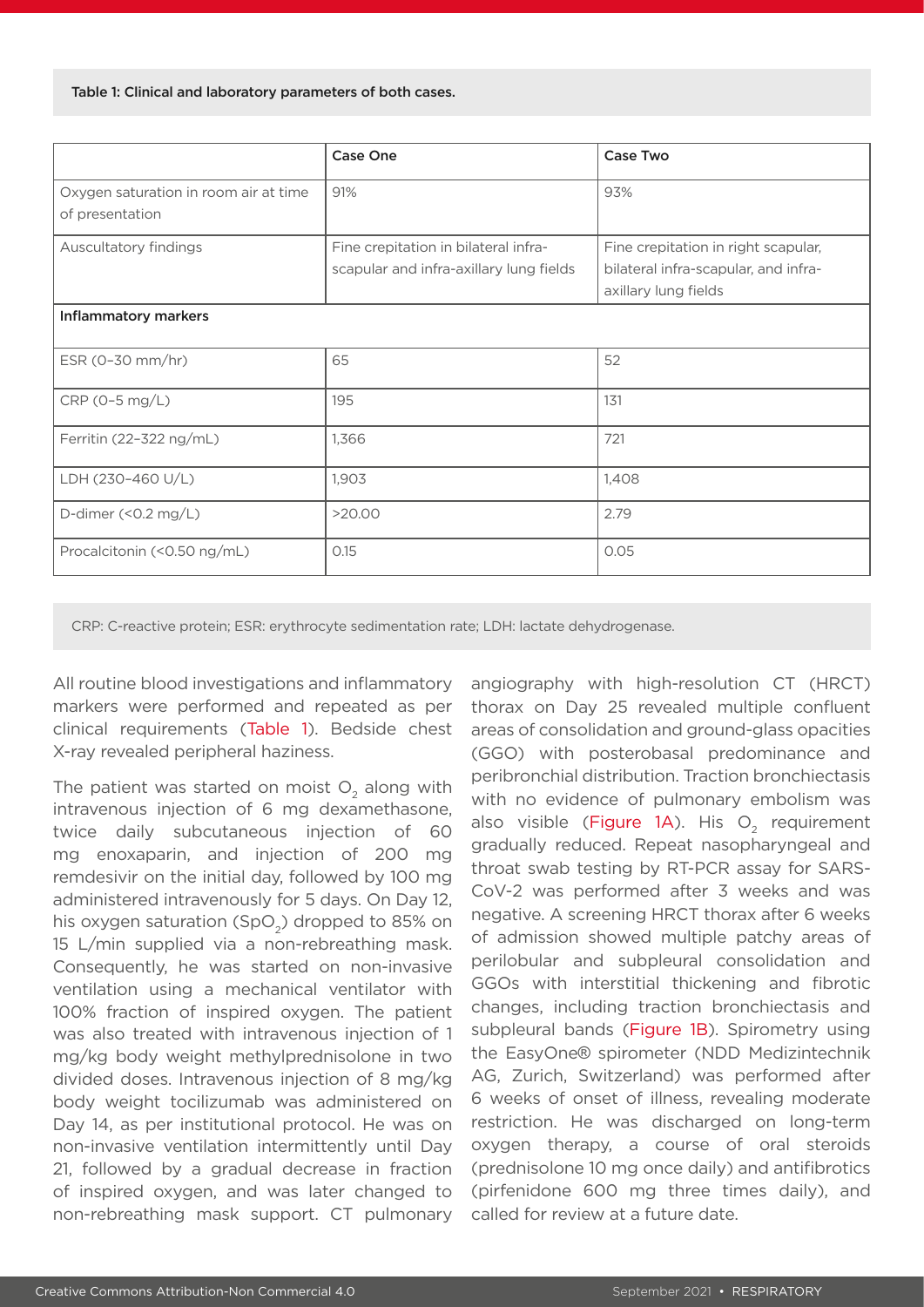

Figure 1: Pre- and post-COVID-19 high-resolution CT images: Case One.



Figure 2: Pre- and post-COVID-19 high-resolution CT images: Case Two.

#### Case Two

A 57-year-old male with no history of smoking and a history of hypertension on telmisartan presented with cough on and off for 7 days and fever for 1 day. A RT-PCR assay of SARS-CoV-2 was performed, which was positive, and was referred to the authors' institution. On admission, clinical examination and vitals were recorded as shown in Table 1.

The patient was started on dexamethasone and enoxaparin injections. After 3 days of admission, his room-air SpO<sub>2</sub> fell to 89% and moist  $O<sub>2</sub>$  was

given at 5 L/min by venturi mask. Injection of remdesivir was administrated for 5 days. After 7 days of admission, his room-air SpO<sub>2</sub> was 84% and  $O<sub>2</sub>$  at 12 L/min was delivered using a nonrebreathing mask. Injection of dexamethasone was stopped after 10 days. After 14 days of admission, his room-air SpO<sub>2</sub> improved to 90%, followed by 94% after 21 days. CT pulmonary angiography with HRCT thorax was performed on Day 21, which showed areas of consolidation and GGOs predominantly in the posterobasal lobes with subpleural sparing, areas of bronchiectasis and bronchiolectasis, and minimal areas of early honeycombing in the basal areas. There was no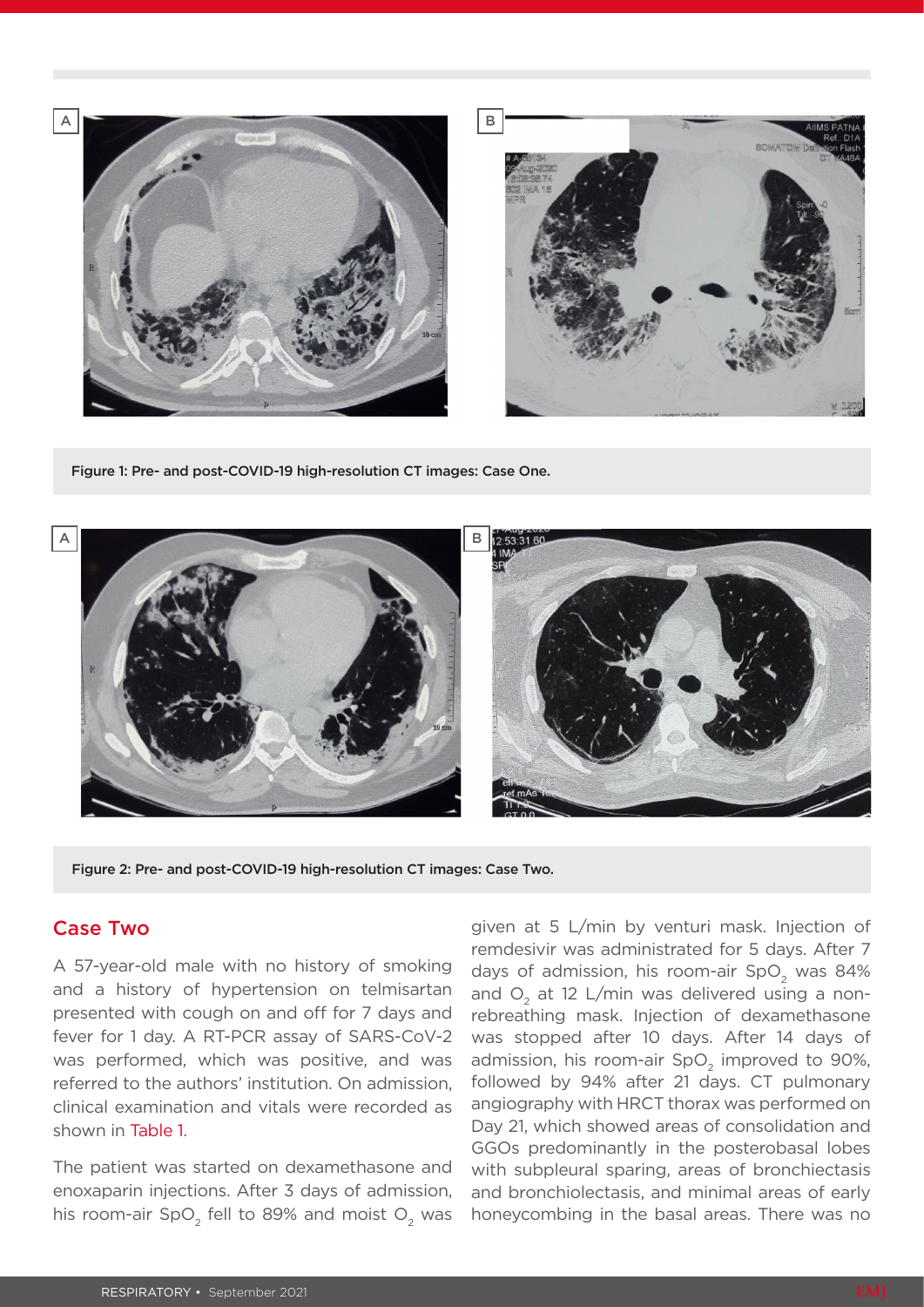evidence of pulmonary embolism (Figure 2A). Repeat nasopharyngeal and throat swab testing by RT-PCR assay for SARS-CoV-2 was negative.

The patient was discharged on Day 28 of admission, with a room-air SpO<sub>2</sub> of 96% and on oral steroids (prednisolone 10 mg once daily) and antifibrotics (pirfenidone 600 mg tablets three times daily). He was reviewed in the outpatient department, 3 weeks after discharge, and a repeat HRCT thorax (Figure 2B) and spirometry was done, which showed mild restriction. His treatment was continued and he was called for review at a future date.

#### **DISCUSSION**

Coronaviruses are a group of related RNA viruses that cause diseases in mammals and birds. In humans, they cause respiratory tract infections that can range from mild to lethal. Lethal varieties can cause SARS-CoV, Middle East respiratory syndrome coronavirus (MERS-CoV), and COVID-19.

Presentations of COVID-19 are categorised as asymptomatic, mild-to-moderate (81.0%), severe (14.0%), critically ill (5.0%), and fatal (overall 2.3%).2

Fibrotic abnormalities of the lung have been detected after 3 weeks of onset of symptoms in mild, moderate, and severe disease.<sup>3</sup> Restriction, reduced diffusion capacity, and small airways obstruction have been identified at discharge and 2 weeks later.<sup>3</sup> The impairments are mainly restrictive in nature, with a predominance of abnormalities in diffusing capacity of the lungs for carbon monoxide, vital capacity, and total lung capacity, compared to forced expiratory volume in 1 second.<sup>5</sup> Lung function abnormalities are more common among elderly patients and patients with severe COVID-19 and high levels of inflammatory markers. These individuals show evidence of pulmonary fibrosis, such as interstitial thickening, coarse reticular patterns, and parenchymal bands.4 A meta-analysis by Ahmed et al.<sup>5</sup> showed that in SARS-CoV and MERS-CoV (coronavirus outbreaks similar to the current COVID-19 pandemic), although lung function improves over time, reduction in diffusing capacity of the lungs for carbon monoxide may still be present in 11–45% of survivors at 12 months.

Under normal circumstances, the wound healing response is downregulated after injury is repaired. Infection with SARS-CoV in mouse models and humans causes severe damage to epithelial cells lining the airways. When the infectious burden overwhelms the system, the wound healing response can become dysregulated, resulting in scarring and fibrosis.<sup>6</sup> Epidermal growth factor receptor (EGFR) signalling is one of the key regulators of the wound healing process. Studies of SARS-CoV in mouse models have shown that EGFR ligands are expressed at the onset of wound healing (Day 2 post-infection) and return to baseline after the resolution of injury (Day 9 post-infection), coinciding with the expression of wound healing genes at Day 2 and downregulation of these genes by Day 9. In mouse models with constitutively active EGFR, SARS-CoV infection causes enhanced lung disease and the EGFR ligands amphiregulin and heparin-binding EGFlike growth factor are upregulated. Exogenous addition of these ligands during infection leads to enhanced lung disease and altered wound healing dynamics. Dysregulation in the initial activation or the eventual downregulation of this pathway disrupts the wound healing process, resulting in unchecked fibrosis.7 The combined effect of the virus-induced cell injury and inflammatory mediators may be responsible for the lung damage that occurs in COVID-19.<sup>8</sup>

Predictors of pulmonary fibrosis are advanced age, illness severity, length of intensive care unit (ICU) stay and mechanical ventilation, smoking, and chronic alcohol use.<sup>9</sup> Older people are more likely to have severe symptoms and be more susceptible to both SARS-CoV-2 and its complication of lung fibrosis.10 Experimental studies using mouse models have reported increased lung fibrosis in older animals compared to younger ones.<sup>11</sup> Additionally, there is an increased resistance of fibroblasts and myofibroblasts to apoptosis in older mouse models.12 Illness severity is correlated with inflammatory markers, including lactate dehydrogenase (LDH) levels following acute lung injuries, and is also an indicator of pulmonary tissue destruction.<sup>13</sup> Concomitantly, the extent of lung injury and inflammatory response correlates with the extent of fibroblastic response.<sup>14,15</sup> A high LDH level was found to significantly correlate with the risk of pulmonary fibrosis following MERS-CoV infection.<sup>16</sup> One follow-up study at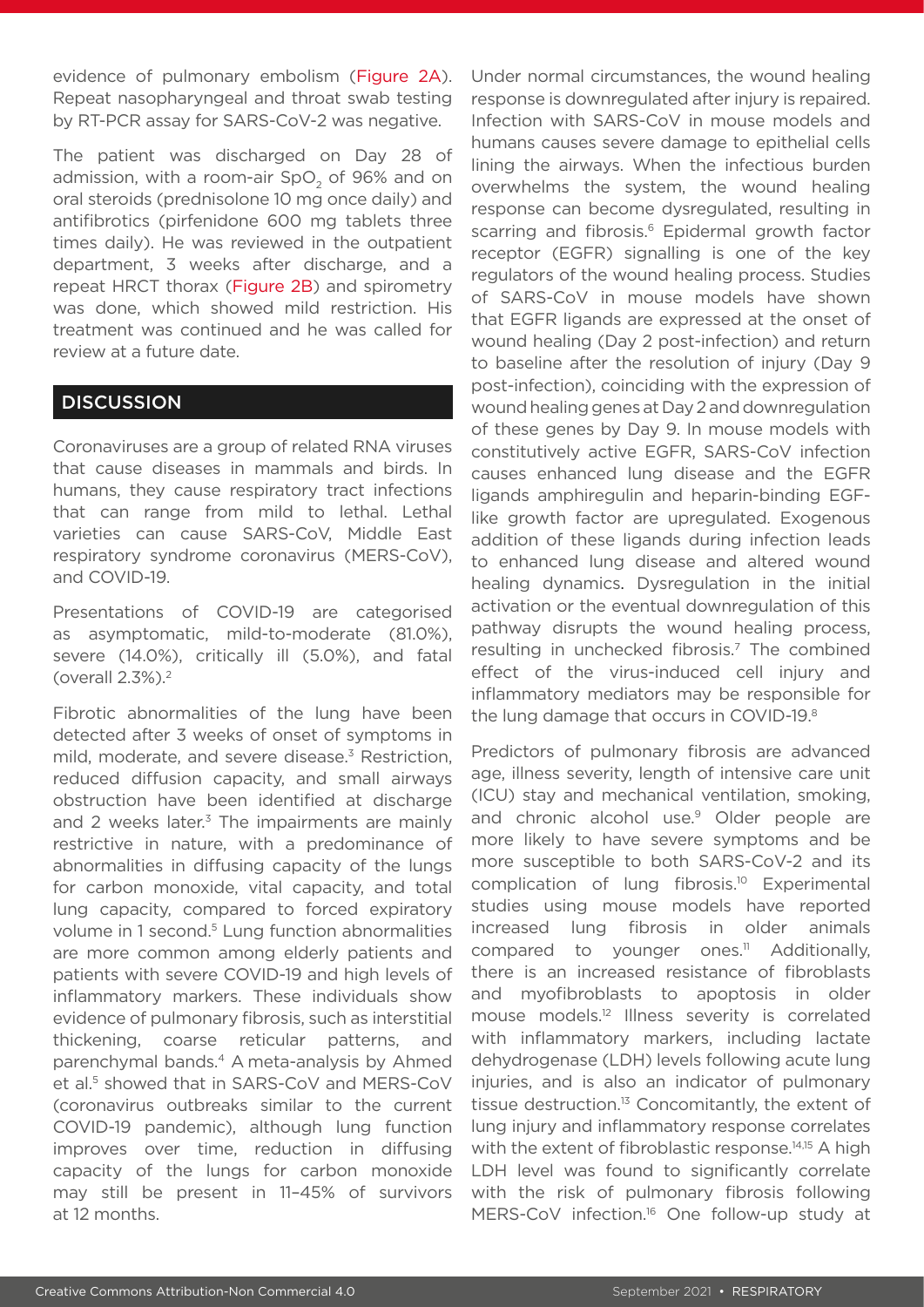6 months in patients with SARS-CoV showed a significant relationship between elevated levels of LDH during acute illness and an increased risk of developing pulmonary fibrosis.<sup>13</sup> Higher disease severity is closely related to the prolonged length of ICU stay and mechanical ventilation, and leads to possible ventilator-induced lung injury. In ventilator-induced lung injury, there occurs a release of pro-inflammatory modulators, worsening acute lung injury, and increased mortality or pulmonary fibrosis in survivors.<sup>17</sup> Smoking is associated with chronic oxidative stress, increased expression of inflammatory cytokines, and interstitial lung fibrosis, with the risk continuing even after cessation.18,19 Smokers are more likely to have severe symptoms, need ICU admission and mechanical ventilation, or die compared to non-smokers.20 Chronic alcohol use is a predisposing factor for severe respiratory infections and acute respiratory distress syndrome.21,22 Chronic alcohol use causes glutathione depletion, chronic oxidative stress, inflammation, and induction of TGF-β in the lungs, thereby increasing the risk of acute lung injury and pulmonary fibrosis.<sup>22</sup> TGF- $\beta$  is a potent fibroproliferative cytokine.

Tocilizumab appears to be an effective treatment option in patients with COVID-19 and a risk of cytokine storms.<sup>23</sup> Pirfenidone could inhibit apoptosis, downregulate expression of angiotensin-converting enzyme 2 receptors, decrease inflammation by several mechanisms, and ameliorate oxidative stress, thus protecting pneumocytes and other cells from COVID-19 invasion and cytokine storm simultaneously.24

Both patients with COVID-19 pneumonia had high inflammatory markers and progressed to respiratory failure, with Case One needing noninvasive ventilation, and Case Two needing supplemental  $O<sub>2</sub>$  with pharmacotherapy. Repeat RT-PCR became negative, signifying viral clearance and resolution of COVID-19. Signs of resolution in CT thorax begin approximately 2 weeks after the onset of initial symptoms.<sup>25</sup> Pulmonary fibrosis develops in most patients with SARS-CoV-2 after 5 weeks.<sup>26</sup> In the present cases, screening with HRCT thorax showed radiological signs of fibrosis and spirometry as well as a finding of restriction after 6 weeks, leading to the hypothesis of post-COVID-19 pulmonary fibrosis. Optimal time for follow-up imaging to assess for radiological clearance is, as yet, unknown.27

Post-COVID-19 pulmonary fibrosis is a predictable and serious complication of COVID-19 pneumonia that requires early recognition and comprehensive management. Future research should attempt to address the issues of prevalence and significance of post-COVID-19 pulmonary fibrosis.

#### LIMITATIONS

Clinical investigations were performed in a public sector institution and therefore, under government regulations during the pandemic period, investigations beyond spirometry and CT chest were prohibited for patients. The 6-minute walk distance test could not be performed; however, it is part of a future original research article in patients with post-COVID-19 fibrosis. Although follow-up was until 6 weeks, fibrosis was evident by the radiographic findings on repeat CT scan and restrictive findings on spirometry, after repeat RT-PCR testing was negative for SARS-CoV-2, suggesting viral clearance. Although a longer follow-up would be advantageous, the authors believe that the short-term follow-up findings would be a beneficial addition to the relevant literature on post-COVID-19 fibrosis.

#### References

- 1. Gibson PG et al. COVID-19 acute respiratory distress syndrome (ARDS): clinical fea-tures and differences from typical pre-COVID-19 ARDS. Med J Aust. 2020;213(2):54-6.
- 2. Wu Z, McGoogan JM. Characteristics of and important lessons from the coronavirus disease 2019 (COVID-19) outbreak in China: summary of a report of 72 314 cases from

the Chinese Center for Disease Control and Prevention. JAMA. 2020;323(13):1239-42.

- 3. Raghu G, Wilson KC. COVID-19 interstitial pneumonia: monitoring the clinical course in survivors. Lancet Respir Med. 2020;8(9):839-42.
- 4. Yu M et al. Prediction of the development of pulmonary fibrosis using serial thin-section

CT and clinical features in patients discharged after treatment for COVID-19 pneumonia. Korean J Radiol. 2020;21(6):746-55.

5. Ahmed H et al. Long-term clinical outcomes in survivors of severe acute respiratory syndrome and Middle East respiratory syndrome coronavirus outbreaks after hospi-talization or ICU admission: a systematic review